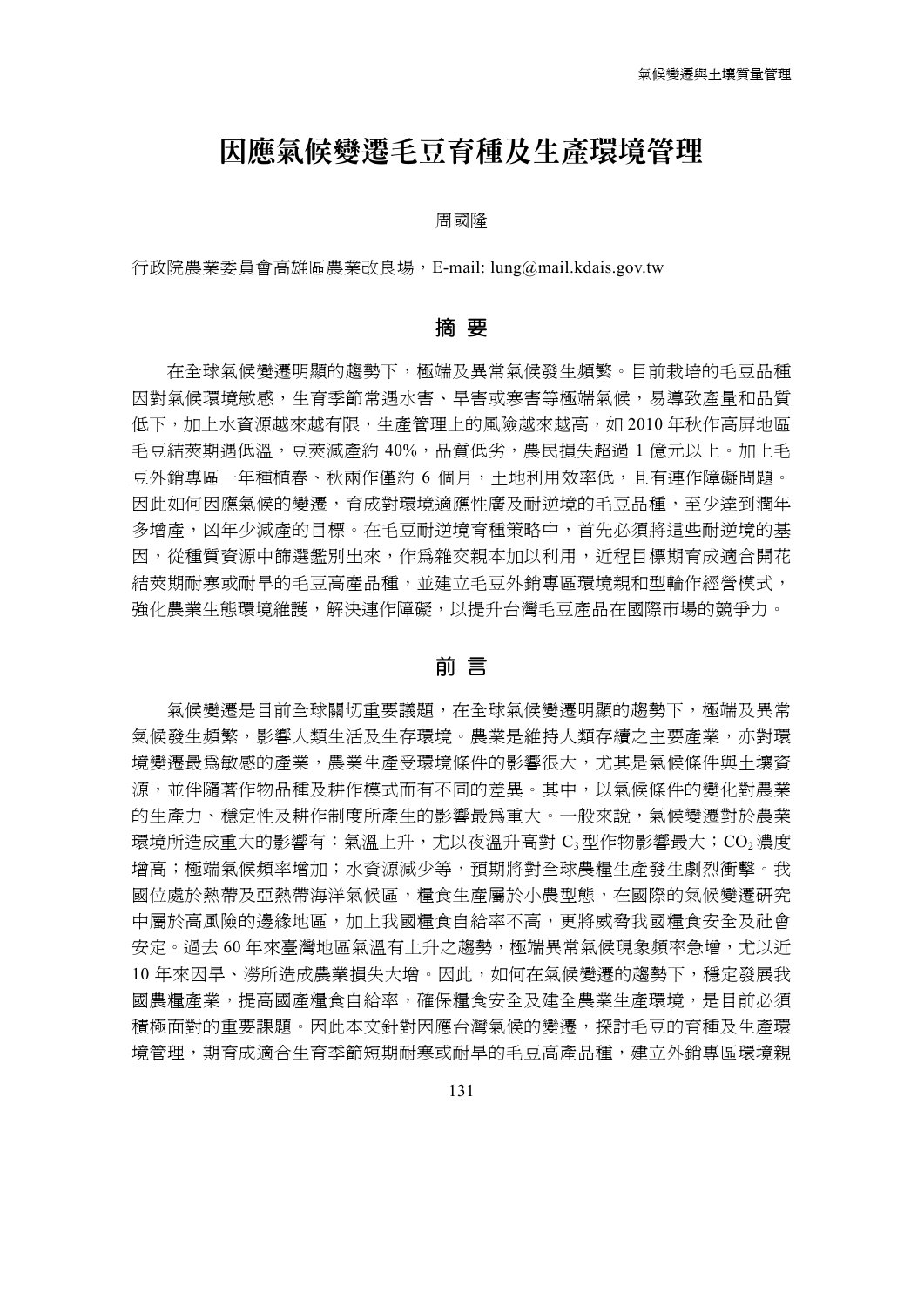和型輪作經營模式,強化農業生態環境維護,開發新的蔬菜產品如甜玉米、菠菜、青 花菜等外銷,解決連作障礙,以提升台灣毛豆產品在國際市場的競爭力。

## 南台灣氣候變遷的趨勢

綜觀百年來台灣地區氣候暖化的趨勢亦極為明顯,按中央氣象局表示,台灣陸地 平均日氣溫則從 1901 至 2000 年上升 1.3℃,暖化速度是全球總平均兩倍,增溫趨勢在 夏季上升 1.3℃比冬季 0.8℃明顯ろ若以南台灣(嘉南及高屏 4 縣市)近 30 年來的氣候變 遷趨勢來看,平均日氣溫上升 0.5℃,夜溫上升的幅度大於日間,因此日夜溫差呈現下 降趨勢;雨年與旱年總雨量從相差 2 倍增加至 3 倍,年降雨日數卻減少約 15%,瞬間 降雨量大幅增加,農作物遭受颱風、雨害、旱災及寒害等逆境傷害的頻率也會增多, 加上我國糧食自給率不高,更將威脅我國糧食安全及社會安定。

## 氣候變遷對毛豆生產的影響

毛豆(Glycine max (L.) Merr.)為具大粒豆仁,適合鮮食之大豆品種。一般以 R6 綠莢成熟期為採收指標,即全株的鮮莢 80%達飽滿時採收,此時豆莢呈綠色帶有茸毛, 故名為「毛豆」,中國稱為菜用大豆,日本稱為「枝豆」,英名為 vegetable soybean、green soybean 或 edamame。若以種子種皮的顏色來分類,可分爲黃色種皮的黃豆,緣色種皮 的青皮豆,黑色種皮的黑豆,褐色種皮的茶豆等。若以香氣有無來分類,可分為芋香 毛豆及一般毛豆。目前栽培的毛豆品種以高雄 9 號及香姬茶豆為主,因對氣候環境敏 感,春作生育期常遇乾旱,秋作種植期常遇大雨,延誤最適的種植期,生育期常遇低 溫寒害等極端氣候,導致產量和品質不穩定,加上水資源越來越有限,生產管理上的 風險越來越高。如 99 年高屏地區毛豆在營養生長期及幼莢形成期均遇 13-15℃低溫, 造成畸形莢增加,R5 籽粒充實期遇高溫,全生育期總降兩量又僅 14.6 公厘,以灌溉補 充水分,但仍造成產量較往年降低約 10%,病蟲草害也較往年發生嚴重。秋作因遇連 續大雨,9 月-10 月降雨量 1,223 公厘,毛豆種植期延遲至 10 月中旬-11 月上旬,造成 結莢期遇低溫,葉片有寒害徵狀,畸形莢增多,豆莢減產約 40%,品質低劣,農民損 失超過 1 億元以上。

#### 因應對策

ゴ一サ選育耐逆境優良品種及建立健康管理技術:初期目標是育成適合生育季節短期 耐寒或耐旱的毛豆高產品種,以避免冬季的寒害及夏季高溫逆境的傷害,並建 立合理的健康管理作業,輔導大農場使用根瘤菌、性費洛蒙及誘蟲盒等,減少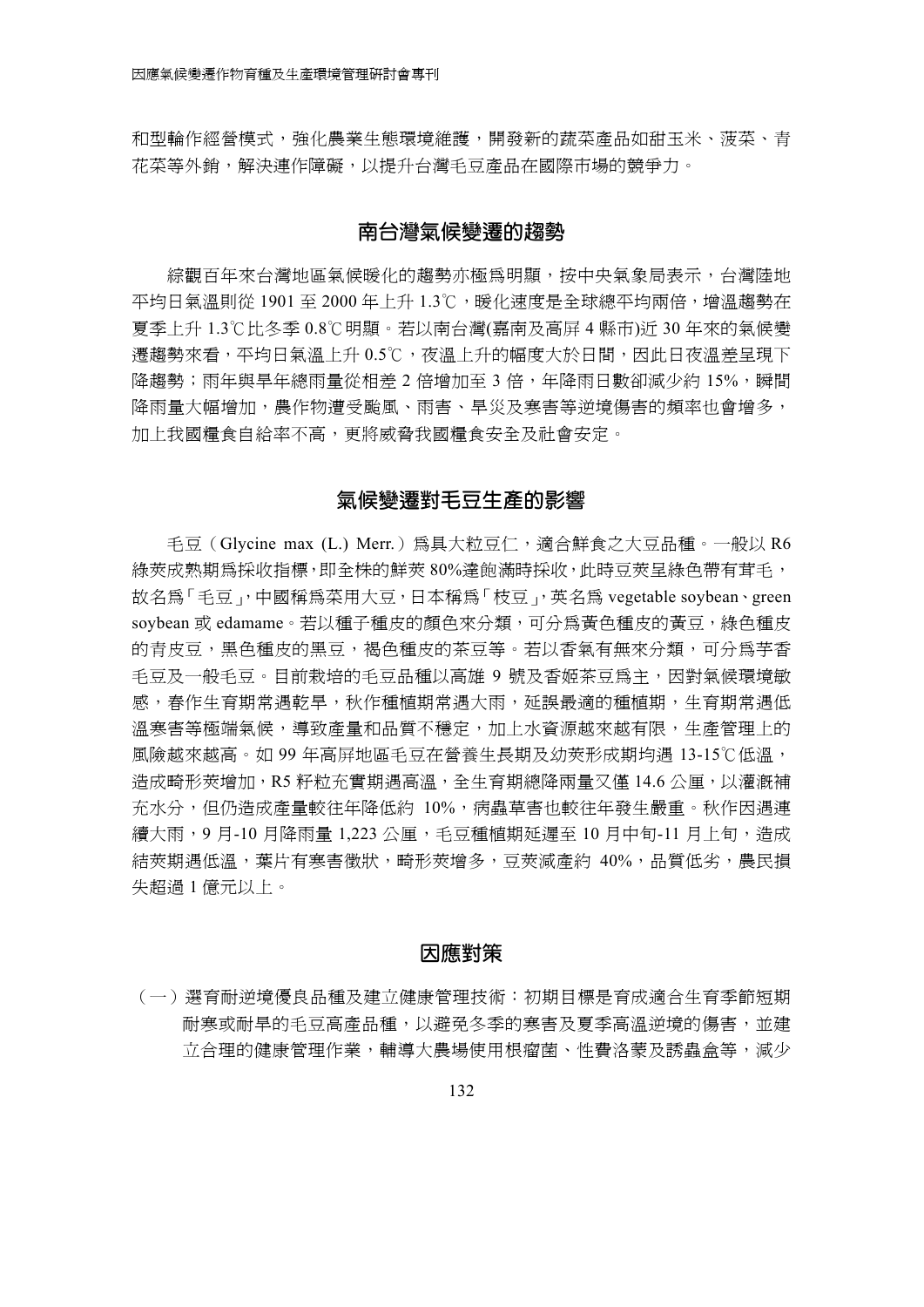化學肥料及農藥施用,生產安全衛生之毛豆原料。

- ゴ二サ建立外銷專區環境親和型輪作經營模式:毛豆外銷專區一年種植春、秋兩作 5 個多月,十地利用效率低,日有連作障礙問題。配合台灣的氣候變遷及水資源 變化,推動環境親和型輪作經營模式,建立合理的健康管理作業,除可減少作 物需水量外,病蟲草害採共同防治,減少農藥施用,強化農業生態環境維護, 開發新的蔬菜產品如甜玉米、菠菜、青花菜等外銷,解決連作障礙,以穩定糧 食生產及增加農民收益。
- (三)積極研發節水技術及防逆境等栽培技術:以自走式噴灌車淮行灑水,建立防寒 及降溫技術,避免早春的寒害及夏季高溫逆境的傷害,並可提高水分利用率及 效能,在有限的水資源下獲得最大生產效益。

## 結 語

台灣在全球暖化下,未來面臨災害性的天氣會增加,台灣氣象災害以颱風最多, 雨害及寒害其次,未來極端及異常氣候發生越來越頻繁。農作物遭受颱風、雨害、旱 災及寒害等逆境傷害的頻率也會增多,對於農業總產量及農業損失影響甚鉅,造成農 業天然災害救助金增加與市場價格飆漲,將大幅增加政府的財政及消費者的負擔。台 灣可利用大豆及毛豆兩用高產優質的品種,建立優質安全的大豆機械化量產技術,降 低國產大豆的生產成本,並可因應產銷需求,機動調整做為毛豆或大豆生產,確保糧 食供給的穩定性。氣候變遷具高度不確定性,台灣必須加快育成耐逆境品種及加強研 發農作物防護技術,推廣農民使用。另外也必須加強氣候變化趨勢的預測和短期的農 業氣象預報,結合媒體快速傳播速度,使農民多能掌握動熊,主動採取防範措施,以 減少損失,確保糧食供給的穩定性。

#### 引用文獻

- 申雍、姚銘輝。2009。氣候變遷對台灣地區農業衝擊之評析及因應策略研究。行政院 國家科學委員會專題研究計書報告。
- 周國隆。2004。毛豆大農場機械化生產技術。高雄區農技報導 54:1-7。
- 林國慶。2009。我國糧食適當自給率水準與結構之研究。行政院農業委員會 98 年度科 技計書研究報告。
- 柳中明、吳明淮、凌淑華、陳盈蓁、楊胤庭、林瑋翔、曾干恒、陳正達。2008。台灣 地區未來氣候變遷預估。國立台灣大學全球變遷研究中心。
- 盧虎生。2010。第三場次糧食安全及節能減碳調適策略引言報告。全球氣候變遷與台 灣農糧產業因應調適策略座談會專刊 3-1~9。
- 蘇宗振。2009。氣候變遷下台灣糧食牛產因應對策。農政與農情 200 期。